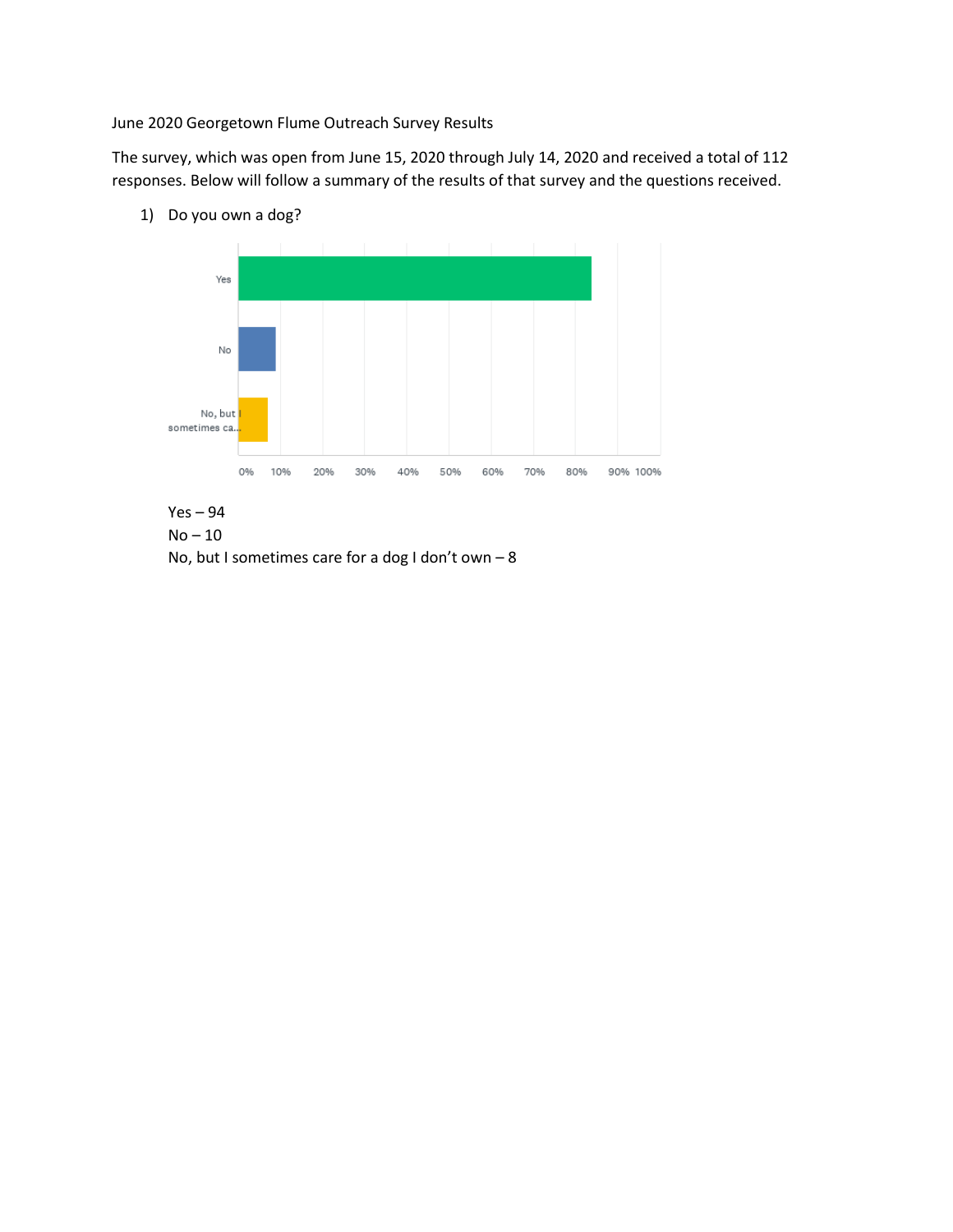

2) Which Seattle off-leash areas do you use most frequently (Choose up to 3)

- 42 Genesee Park OLA
- 29 Magnuson Park OLA
- 22 None
- 14 Blue Dog Pond OLA
- 9 Dr. Jose Rizal Park OLA, Other Public OLA
- 6 Golden Gardens OLA
- 5 Magnolia Manor Park OLA
- 3 Denny Park OLA, I-5 Colonnade OLA, Woodland Park OLA
- 1 Plymouth Pillars OLA, Regrade Park OLA, North Acres Park OLA
- 0 Kinnear Park OLA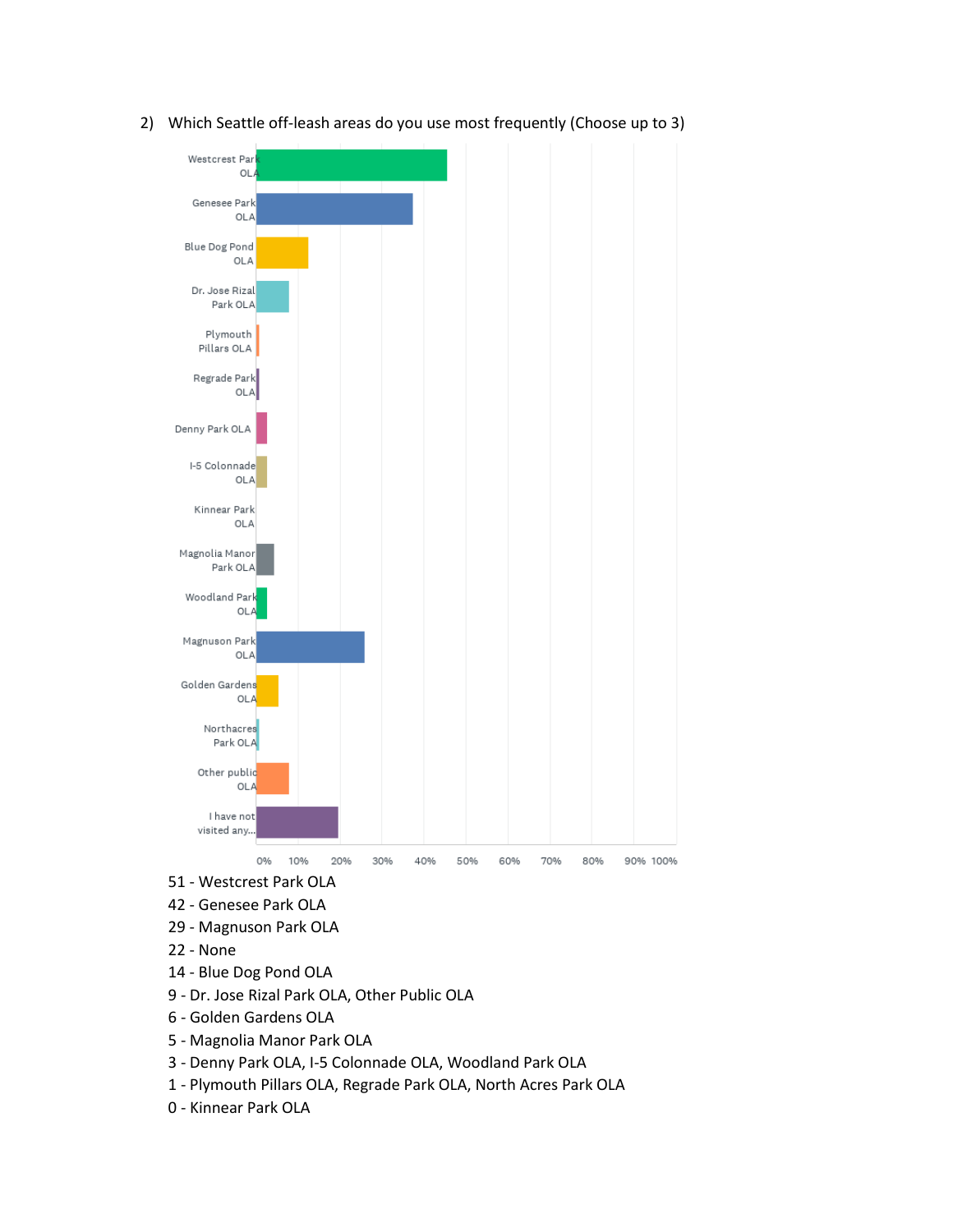

3) How often do you think you would visit an off-leash area in Georgetown? (To be located at 1035 S Myrtle St.)

Multiple times each day – 4

Once each day – 21

A few times each week – 36

A few times each month – 29

A few times each year – 13

I don't think I would visit an off-leash area in Georgetown – 9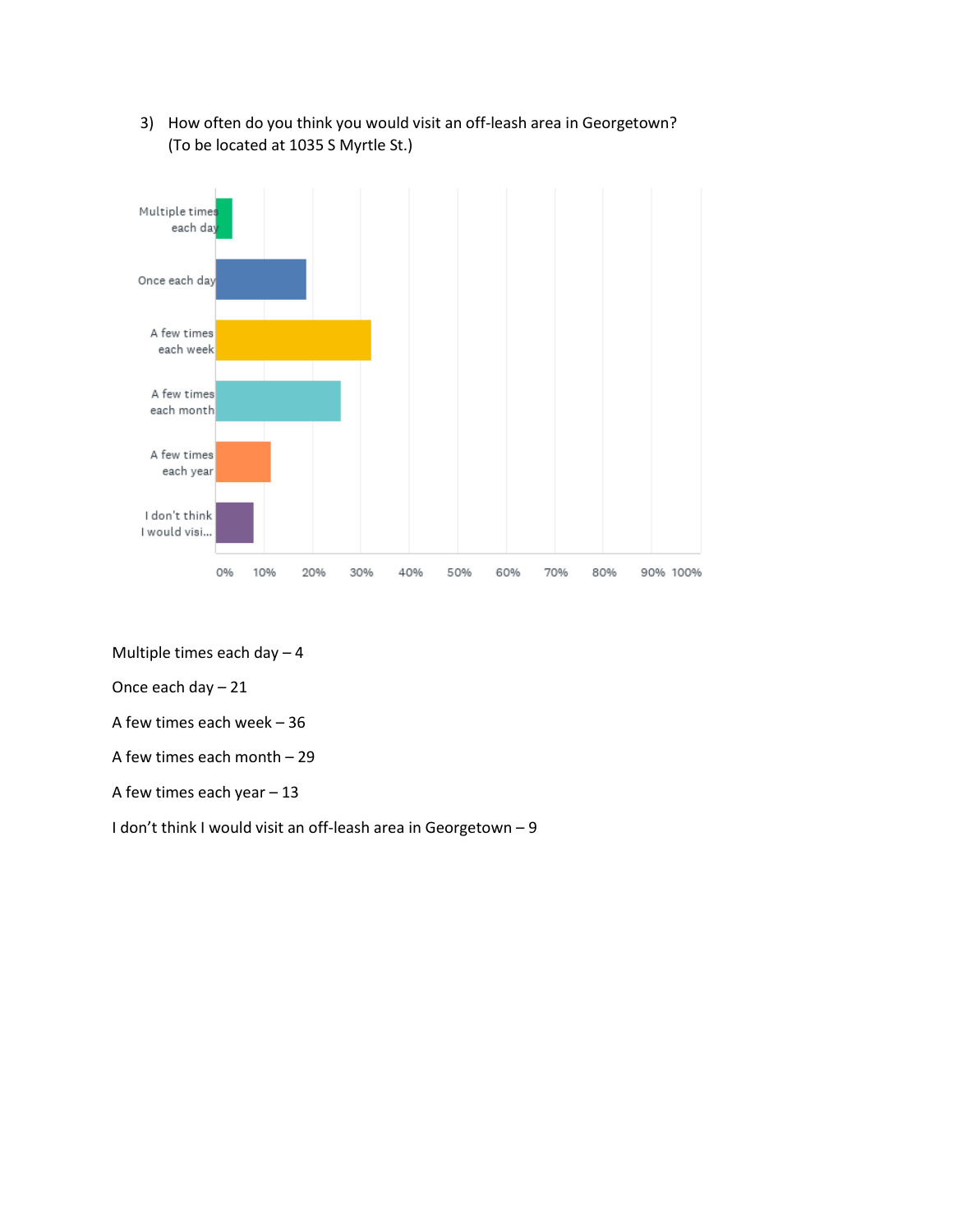Please submit any questions you would like to be answered at the June 22, 2020 Georgetown Open Space Committee Meeting? We may not be able to answer all questions submitted, but we will work to address those that appear most frequently (Comments entered after June 22 will still be received, but may not be directly addressed)

**Comment:** Will there be a separate area for small dogs?

**Response:** Yes, there will be a separate area for small dogs that will be roughly 3,000 square feet.

**Comment:** Will doggie bags be provided?

**Response:** No doggie bags are not provided by Seattle Parks and Recreation. Please look for more information on community stewardship opportunities that will available once the project is closer to construction. These groups offer bags at some other Seattle off-leash area sites.

**Comment:** What is the timeline to completion?

**Response:** The current schedule has the design and permitting phase going from winter 2020/21 through winter 2021/22, and the construction phase going from spring 2022 through winter 2022/23.

**Comment:** Why can't there be a park area for people in Georgetown? Preferably in the industrial area near Lucille, 1st Ave/4th Ave S corridor that has no park space at all.

**Response:** This project idea for an off-leash area at the Flume was brought about by a community visioning process led by the Georgetown Community Council and the Seattle Parks Foundation in the 2017 Georgetown Greenspace Vision Framework. The property was offered by Seattle City Light as a part of a public benefit package for development. If you are interested in advocating for funding for more park land, please look out for more information on the Parks Budget Planning process which will take place in 2022 or reach out a[t pdplanning@seattle.gov](mailto:pdplanning@seattle.gov) to submit your comment. Other parks and open spaces in the Georgetown neighborhood include Oxbow Park, Georgetown Playfield, and Ruby Chow Park.

**Comment:** Is there a plan to connect the Georgetown and South Park bicycle paths via this park?

**Response:** This site is a planned part of Seattle Department of Transportations Georgetown to South Park Connection. You can find more information at: [https://www.seattle.gov/transportation/projects](https://www.seattle.gov/transportation/projects-and-programs/current-projects/georgetown-to-south-park-connection)[and-programs/current-projects/georgetown-to-south-park-connection](https://www.seattle.gov/transportation/projects-and-programs/current-projects/georgetown-to-south-park-connection)